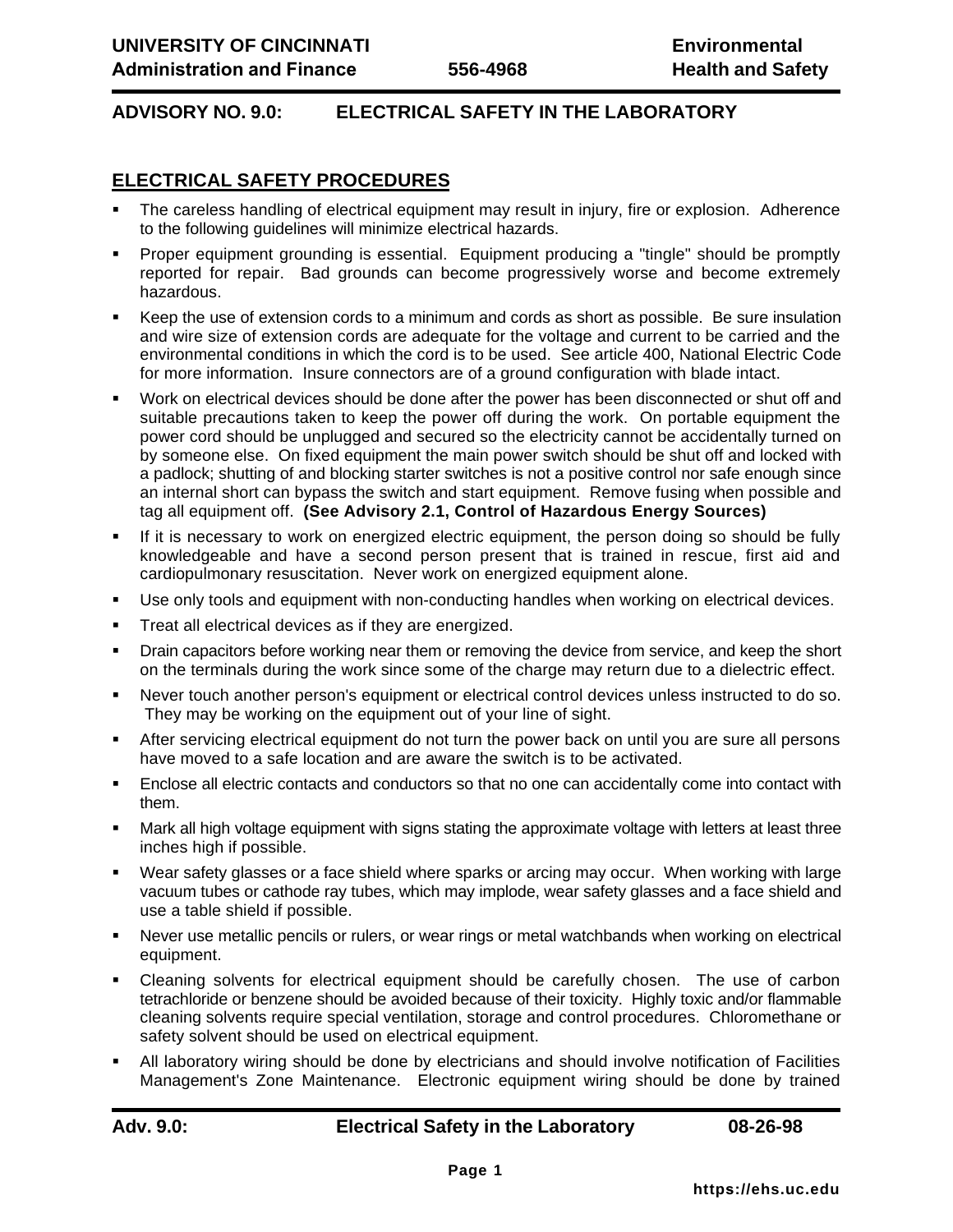technicians or electronic engineers, or by students under professional supervision.

- ß Never handle electrical equipment when hands, feet, or body are wet or perspiring or when standing on a wet floor.
- With high voltages regard all floors as conductive and grounded unless covered with wellmaintained and dry rubber matting of suitable type for electrical work.
- Whenever possible, use only one hand when working on circuits or control devices.
- When it is necessary to touch electrical equipment (for example, when checking for overhead motors), use the back of the hand. Thus, if accidental shock were to cause muscular contraction, you would not "freeze" to the conductor.
- ß Never use or store highly flammable liquids near electrical equipment.
- ß Keep in mind that on some equipment the interlocks disconnect the high voltage source when a cabinet door is opened, but power for control circuits may remain on, or be a part of an accompanying system.
- Check all electrical apparatus before use for worn or defective insulation and loose or broken connections.
- ß Keep all electrical wires away from hot surfaces.
- The greatest hazard from static electricity is in the winter when the air is dry. Static electricity emits sparks that can ignite flammable gases or vapors. Attempt to minimize static electricity by spraying with "Anti-Stat," using conductive materials (floors, mats, etc.), and using grounding straps on instruments and machines.

#### **ELECTRIC CONTROL PANELS**

- ß The exact location of the panel board for the electrical circuits to your area should be known by all laboratory personnel to facilitate remote shut-off of electrical apparatus in an emergency situation. Post location of the panel board on your equipment.
- ß Circuit breakers should be labeled and main circuit breakers should be prominently labeled.

## **WORKING SPACE AROUND ELECTRICAL EQUIPMENT (600 VOLTS OR LESS NOMINAL)**

- ß Sufficient access and working space shall be provided and maintained around all electric control panels to permit ready and safe operation and maintenance of such equipment.
- The dimensions of the working space in the vicinity of live parts operating at 600 volts or less and contained within electric control panels shall have a **MINIMUM CLEAR DISTANCE OF 3 FEET**.
- ß In addition, the workspace shall **NOT BE LESS THAN 30 INCHES WIDE** in front of the electrical equipment.

#### **NEW ELECTRICAL EQUIPMENT**

- ß Purchase requisitions for non-fixed electrical equipment supplied by a power cord shall contain the statement that: "Exposed non-current carrying metal parts shall be grounded through a grounding type cord and plug", for any of the following:
	- Hand-held motor operated equipment;
	- Equipment used with or around moisture such as water baths, physiotherapy equipment, stirrers, and water pick-up machines;
	- Readily moveable equipment, such as centrifuges, ovens, and hot plates, which may be used around moisture, other grounded equipment, or fixed grounds such as water pipes, sinks, and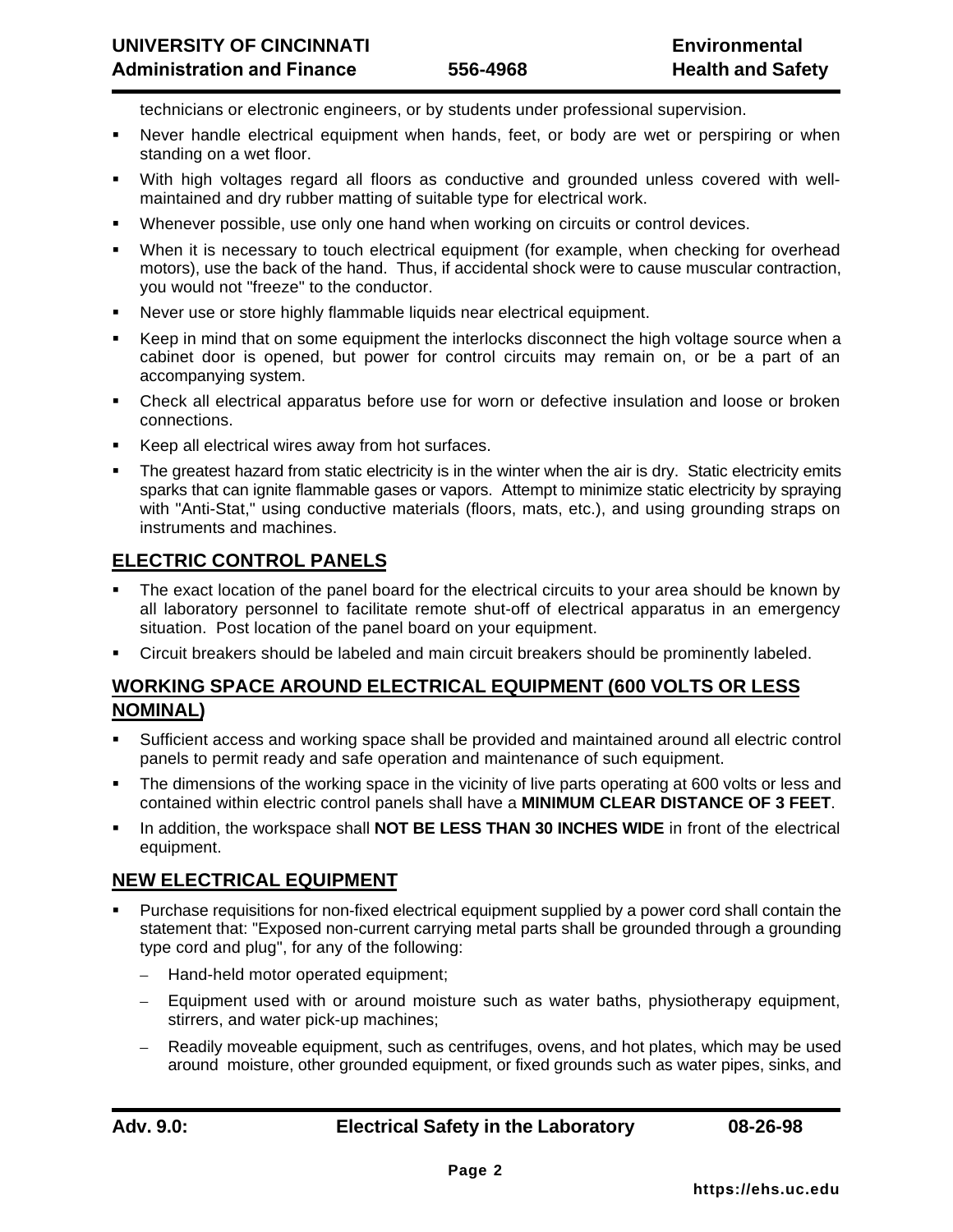metal hoods;

- Equipment which is explosion proof;
- Autotransformers;
- Any other item which can be procured with a grounding type cord and plug as standard item.
- ß Exceptions to the previous equipment are "double insulated" tools. Equipment in this category is permanently marked by the words "double insulation" or "double insulated". Units designed to meet this category shall have been tested and listed by Underwriters Laboratories, Inc., and will have the UL symbol. Many U.S. manufacturers are also using the symbol to denote double insulation.

#### **ELECTRICAL WIRING**

- Care should be taken to insure that the purchase of new electrical equipment will not place too high a demand upon the existing electrical supply.
- ß Fuses and over current protection devices are installed on the basis of their ability to protect a given wiring system and should not be changed except by Facilities Management after a thorough evaluation of the entire wiring system affected by the change.
- ß No electrical wiring, phone cable, computer cable, etc. shall be draped across doorways, taped to walls or thrown above the ceiling by building and laboratory tenants. Contact Facilities Management Zone Maintenance for proper instruction and installation.
- Eliminate all frayed or worn wiring from installation.

## **GROUNDING**

- All laboratory electrical services should be grounded.
- ß Before final acceptance or use of any new or renovated laboratory facility, the entire electrical system should be tested to insure that an adequate and continuous grounding system has been installed. Contact your Facilities Management Zone Maintenance Office for inspection.
- ß All grounding shall be done in accordance with the standards set forth in the latest edition of the National Electric Code.
- ß Many older buildings do not have grounded electrical systems. The provision for an adequate grounding system should be given high priority by the principal investigator for a laboratory since the lack of a safe route to ground for electrical current produced by failures within systems creates the most severe personnel hazards.
- Where it is impractical to provide an adequate and continuous ground for the entire electrical wiring system, the following operational rules shall be established to insure that all potentially hazardous equipment is effectively grounded:
	- All electrical systems having exposed metal or current conducting parts that are normally energized or may become energized due to failure within the system shall be grounded.
	- Equipment grounding can be achieved in two ways and should only be done by qualified electricians under the direction of Facilities Management.
		- Å Attachment of a ground connection to a continuous metallic system;
		- Ç Installation of a separate grounding system.

## **GROUND FAULT CIRCUIT INTERRUPTERS**

A ground fault circuit interrupter (GFCI) is defined in the National Electrical Code® Handbook as: "A device intended for the protection of personnel that functions to de-energize a circuit or portion thereof within an established period of time when a current to ground exceeds some predetermined value that is less than that required to operate the over-current protective device of the supply circuit".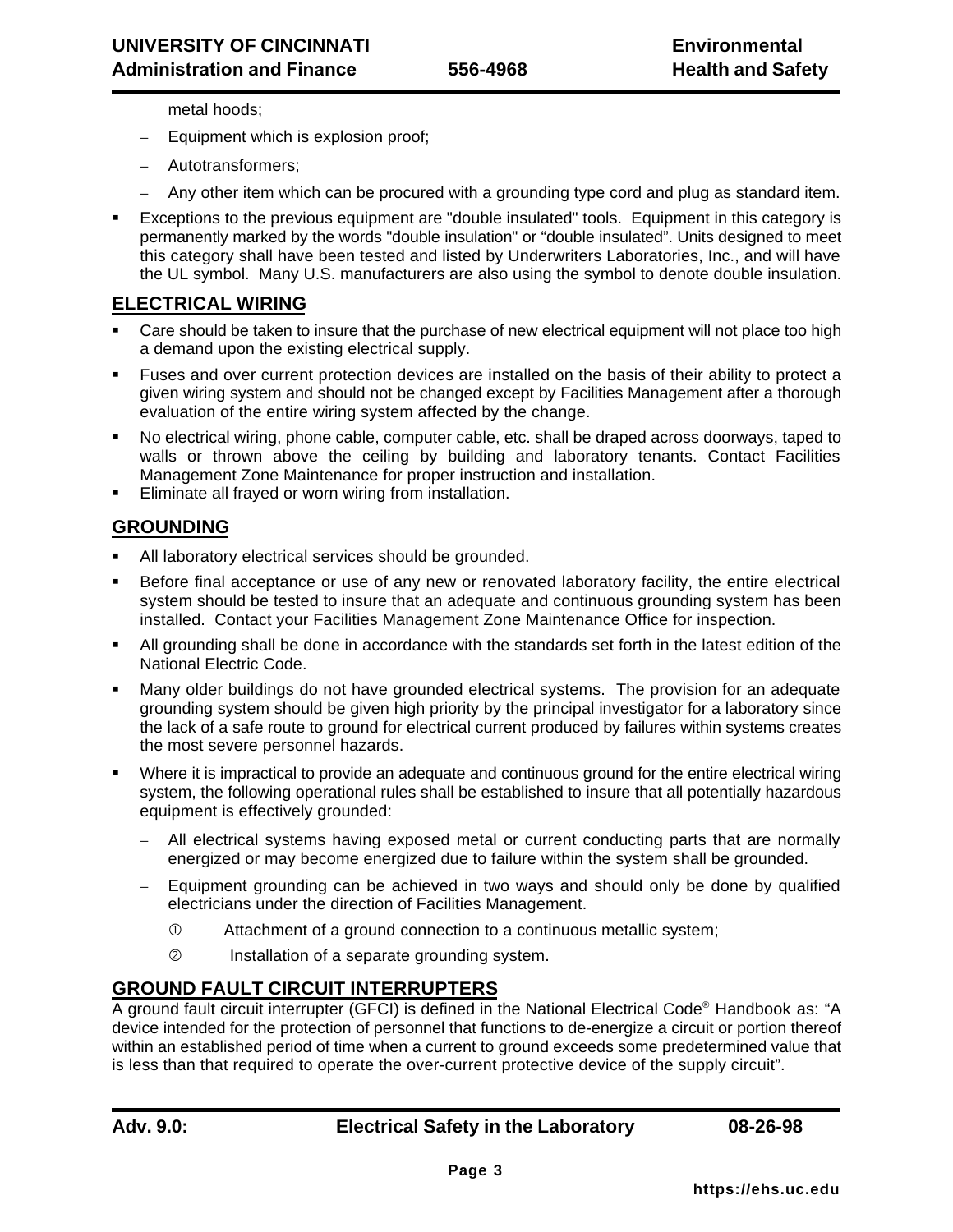GFCI's should be installed whenever laboratory electrical outlets are located within six (6) feet of any other utility outlet (water, gas, compressed air, steam, etc.) to protect personnel from electrocution by inadvertently becoming part of the circuit to ground.

## **WIRING IN LABORATORY FUME HOODS**

ß Where feasible, outlets, switches, and lighting fixtures should not be installed within fume hoods.

**NOTE:** Only explosion-proof electrical equipment should be used with a hood enclosure in which flammable concentrations of vapor and air may be present.

**Wiring in hoods should be at a minimum because of corrosion.** 

# **REFRIGERATORS**

- ß There should be no potential source of electrical sparks on the inside of a laboratory refrigerator.
- ß Only refrigerators "approved" for flammable liquids should be used for this purpose. Retrofitting a domestic refrigerator is expensive, and if not done properly, is hazardous, especially "Frost Free" models, which have a drain located near the compressor.
- Any domestic refrigerator found within a laboratory shall be permanently labeled "NOT SUITED **FOR FLAMMABLE LIQUIDS"** in red lettering placed near the handle.
- ß Laboratory refrigerators should be placed against fire-resistant walls, have a heavy-duty cord, and preferably should be protected by their own circuit breakers.
- ß Uncapped containers of chemicals shall not be kept in refrigerators. Containers of materials shall be capped to achieve a seal that is vapor tight and is unlikely to permit a spill if it is tipped over.

# **NUMBER AND LOCATION OF ELECTRICAL OUTLETS**

If you are planning to renovate a laboratory the following guidelines should be followed:

- **BET A sufficient number of electrical outlets should be provided and located so that the installation of** extension cord wiring will not be necessary.
- ß Research laboratories should have at least four 110 VAC double outlets for each individual workstation. The number of outlets per circuit should be no more than 9 per 15 or 20-amp branch circuit.
- The outlets should be spaced so that there is no more than 1.83 m (6 ft.) from any point on any wall, bench or workspace to the nearest outlet.

## **OUTLET CONFIGURATIONS**

- ß Outlets serving nominal 110V, 220V, 440V or other A/C voltages should match NEMA configurations for general-purpose non-locking plugs and receptacles as closely as possible.
- All the A/C circuits should be clearly labeled.

# **ELECTRICAL MOTORS**

- ß All motors and motor installations should conform to the standards set forth in Article 430 of the National Electric Code.
- ß Care should be taken that 3-phase motors are properly wired for the actual voltage levels in each facility. Line voltages nominally considered as 220V by the layman may vary from 208V to 240V in fact. Consequently, failure to use the correct wiring procedures can lead to overheating, early motor failure, and possible fire.
- ß Installation of electric motors should be done by a qualified electrician.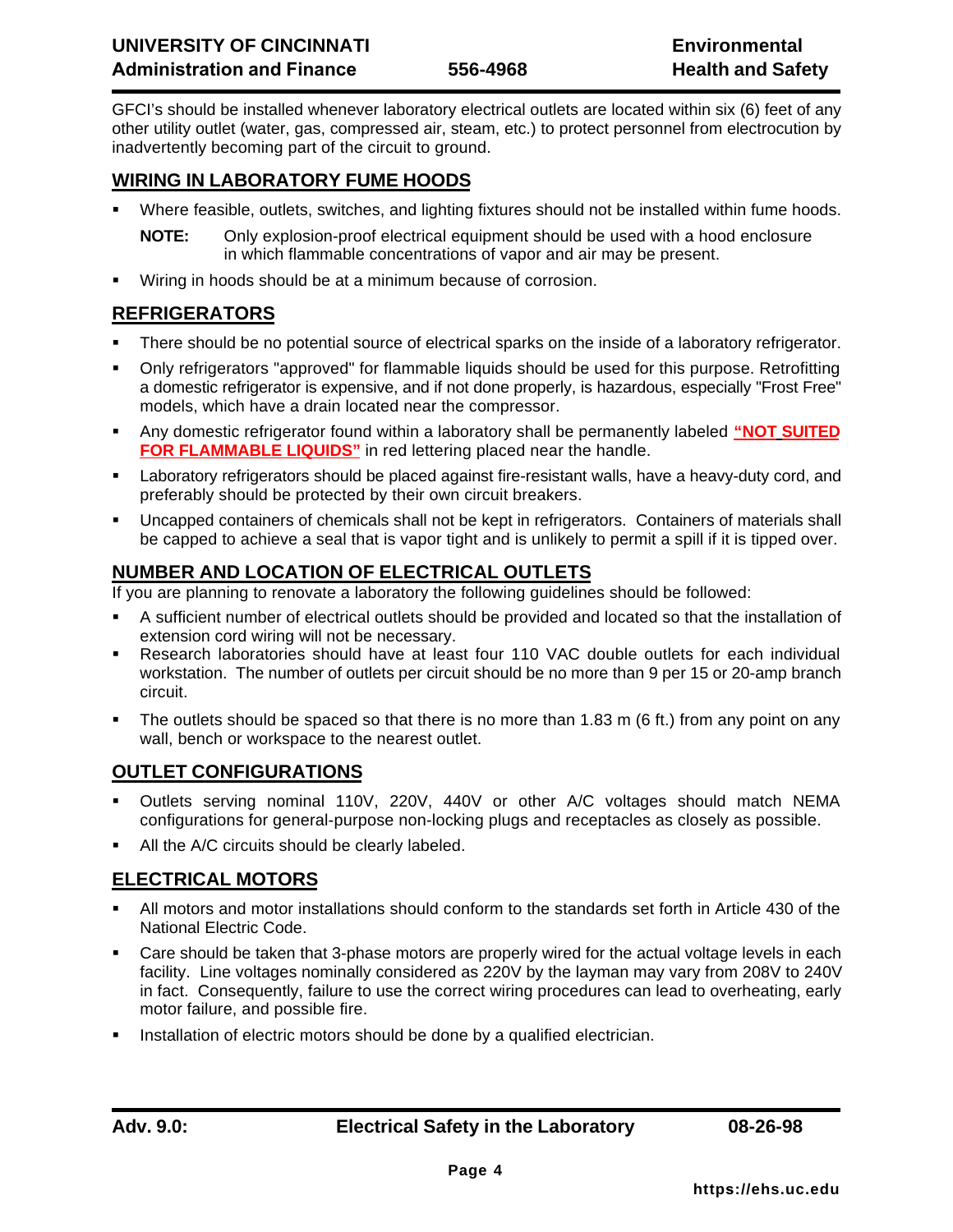ß Have a competent electrician inspect and service all motors on at least an annual basis. This will prolong the service life of the motor and will allow for the detection of possible electrical faults before failure actually occurs.

## **ELECTRONIC EQUIPMENT**

- ß Equipment, whether of commercial manufacture or not, should be furnished with a circuit diagram, operating instructions, and an explanation of the associated hazards and the operation of safety devices. Door interlocks should be installed (preferably in sight) to de-energize high-voltage circuits when doors are opened.
- ß In general, chassis and exposed metal parts should be grounded and bonded together. Conductors used for such purpose should be adequate for maximum anticipated fault current.
- ß High voltage connectors should be of the type on which the body of the connector contacts its mating part before the high-voltage conductor makes contact. Any voltages greater than 240 VAC should be either hard wired or connection provided by an explosion proof connecting device such as the Hubbellock "20000 series" or equivalent. If it is necessary to work on energized components, grounding should be used unless equipment damage in using such would result. The use of grounding can be at the discretion of the persons doing the work. However, if grounds are not used, the entire area should be "ground-free" and denoted as such. If grounding is desirable for safety but "noise" is objectable, then consideration should be given to the use of a "quiet" laboratory ground, which is a separate shielded grounding conductor (independent from power ground) to provide a zero potential, free from pick-up. If such a conductor is used, it should be prominently marked.
- ß Bench tops in electronic laboratories should be nonconductive, and only a minimum of connected equipment should be on the bench tops.
- ß Conductors used to dissipate the charge on capacitors or capacitive circuits should contain sufficient copper to dissipate the calculated maximum energy without excessive temperature rise, which endangers soldered joints, etc. The length of the insulated wand should be ample for the reach and the voltages involved. Connections made with a spring clip are not recommended.
- ß Shorting conductor wands can be of rigid plastic or dry hardwood painted with shellac. The conductor must be a bare conductor, but transparent plastic tubing may be slipped over it. The end of the conductor should terminate in a copper hook so that it can be left hanging on a terminal of a discharged capacitor during repair work as extra protection.
- ß Many electronic tubes now contain radioactive materials (**Table 1**). Some of the special application tubes contain quantities, which are hazardous, when the tubes are broken and the material enters the body by inhalation, ingestion, or through cuts in the skin. Some of these tubes contain small amounts of active material, which in a single tube is not a health problem under normal conditions.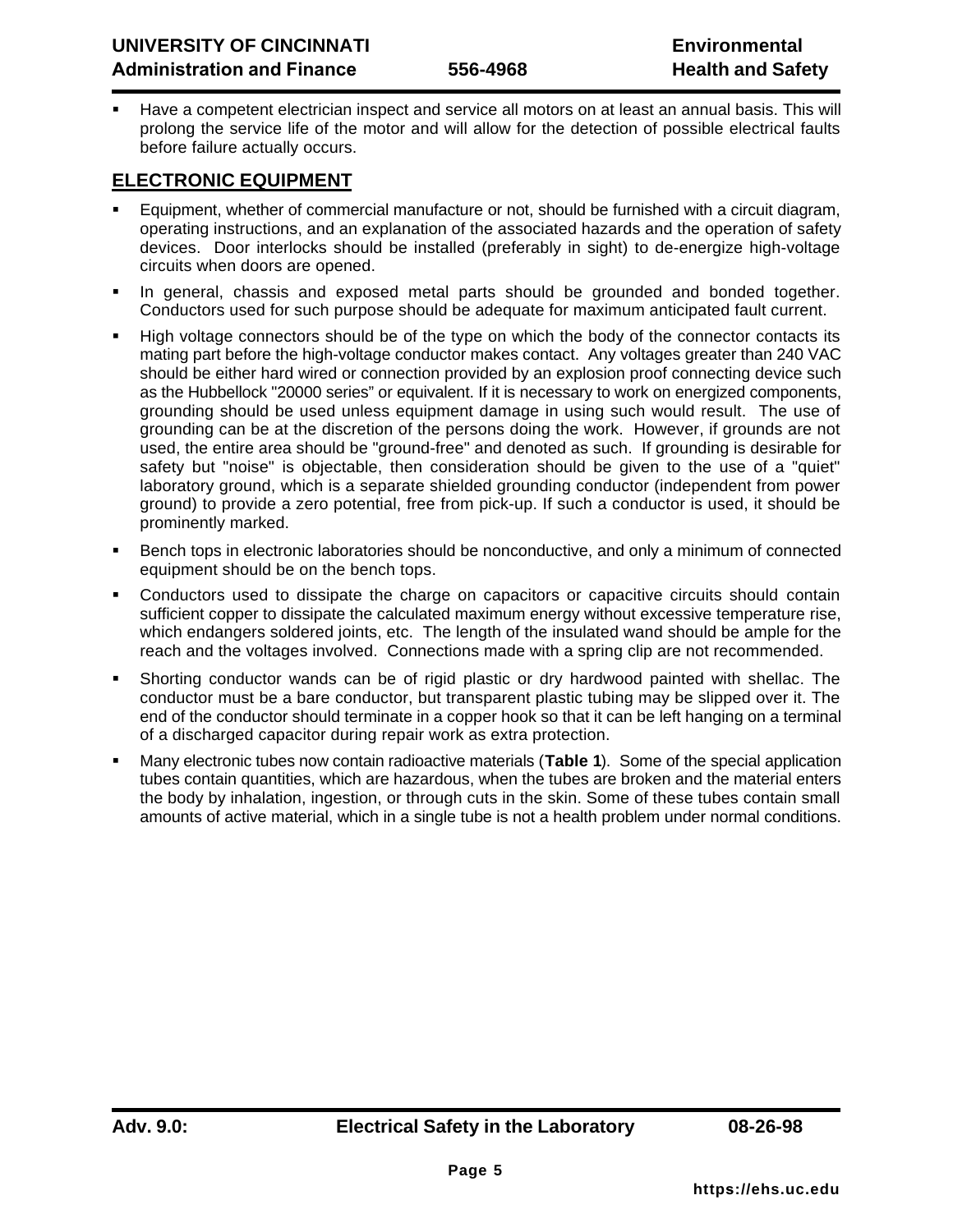## **TABLE 1**

## **Examples of Radioactive Materials in Electronic Tubes**

| <b>Type</b>     | <b>Manufacturer</b> | <b>Isotope</b> | <b>Microcurie</b> |
|-----------------|---------------------|----------------|-------------------|
| OA <sub>2</sub> | Raytheon            | Cobalt-60      | 0.0067            |
| OA2-WA          | <b>CBS-Hytron</b>   | Nickel-63      | $0.01 - 0.05$     |
| OA2-WA          | Raytheon            | Cobalt-60      | 0.0067            |
| OB <sub>2</sub> | Raytheon            | Cobalt-60      | 0.0067            |
| OB2-WA          | <b>CBS-Hytron</b>   | Nickel-63      | $0.01 - 0.05$     |
| OB2-WA          | Raytheon            | Cobalt-60      | 0.0067            |

Selenium (in rectifiers) should be handled with caution because of its toxicity.

When a selenium rectifier burns out or arcs over, ventilate the area to remove fumes, particularly in the case of large rectifiers.

Measurement of filament voltage on power rectifier tubes should preferably be through permanently installed voltmeters rather than portable instruments. The meters should be rated for the maximum peak inverse voltage, and should be protected with a glass or plastic shield.

Metal-cased meters should only be installed on grounded panels. **NOTE:** Although it is assumed that voltmeters and ammeters will be connected to the groundside of the series resistor and the grounded side, respectively, the above two precautions are nevertheless recommended.

Filaments on some high voltage vacuum rectifier tubes, for example, IB3-GT or IV2, are capable of producing a fatal shock if the filament circuits are ungrounded.

Rectifier tubes operating in circuits in which peak inverse voltages are around 16,000 or over produce X-rays, for which shielding should be provided.

The possibility of high-frequency burns is not confined to Rf equipment, but can exist in large audiofrequency equipment due to high frequency parasitic oscillations.

Before handling cathode-ray tubes, short high-voltage terminal to outer coating and ground. Store and carry them with care to prevent breakage, and wear eye protection.

Only insulated or grounded shafts should protrude through chassis panels.

As an added precaution use short, well-recessed set screws, preferably of nylon.

Whenever technical requirements permit, install current-limiting resistors in series with the output of power supplies.

Bleeder resistors should be installed across filter capacitors in power supplies, but even with this precaution, capacitors should be manually discharged before working on them. Note, however, that under certain conditions, shorting filter capacitors improperly can result in other permanent equipment damage. When in doubt, refer such servicing to qualified personnel.

If power must be on while adjusting equipment, these precautions should be observed to minimize hazards:

- Use insulated test prods
- Have another person near you who is cognizant of hazards and familiar with artificial respiration (CPR)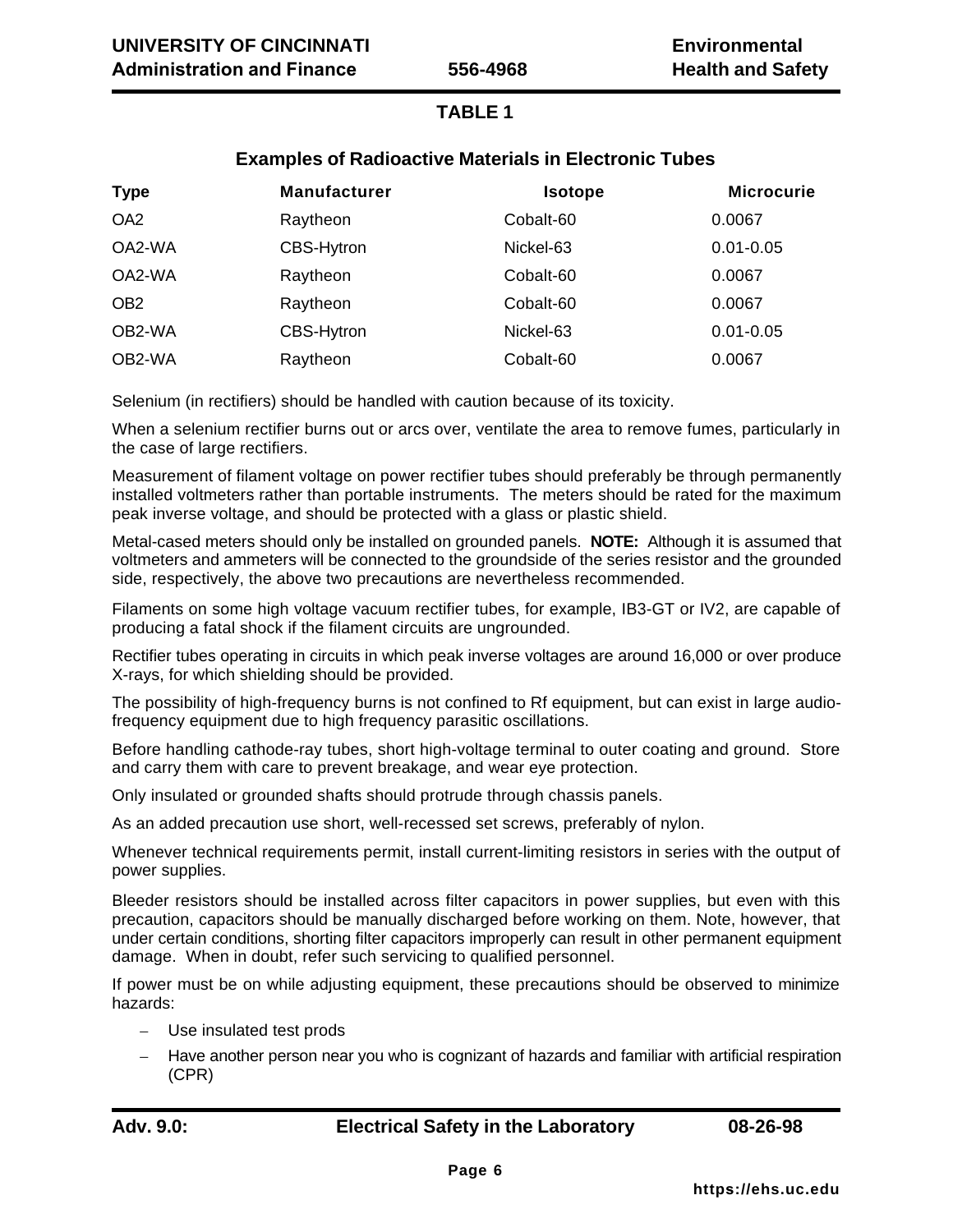– Stand on an insulating mat

#### **PRINCIPAL HIGH VOLTAGE DANGER POINTS**

- Transformer terminals
- Rectifier-tube plate caps
- Filter capacitor terminals
- Filter choke
- Rf tuning capacitors coils
- Fuse panels
- Zero adjusting screws of meters (depending on mode of installation)
- Cathode-ray tube terminals

Do not rely completely on relays because contacts may weld together. Two relays in series are an added safety feature.

If it is necessary to disable an interlock, tag it for the time it is inoperative.

## **FAIL-SAFE CONSIDERATIONS**

- Safety circuits must be designed with normally open relays.
- When possible, install fuses in series with filter capacitors.
- Run control circuit wiring so that a short circuit causes a fail-safe situation.

## **IMPULSE CURRENTS**

Large capacitors should be installed in barricaded locations so that all personnel are protected from bursting capacitors.

Keep capacitors short-circuited when not in use.

Floor areas around high voltage or impulse current generating equipment where operators or observers are likely to stand should be covered with a suitable kind of rubber matting. Matting should be properly maintained, kept dry, and tested per ASTM D-178-24, if visibly deteriorated.

Never put your hand on or near a condenser bank or anything attached to condensers that have to be preceded by discharging through a resistive "ground". Examples of the number of joules dissipated per foot of copper conductor, (approximately 400°C / 720°F temperature rise) are listed in Table 2.